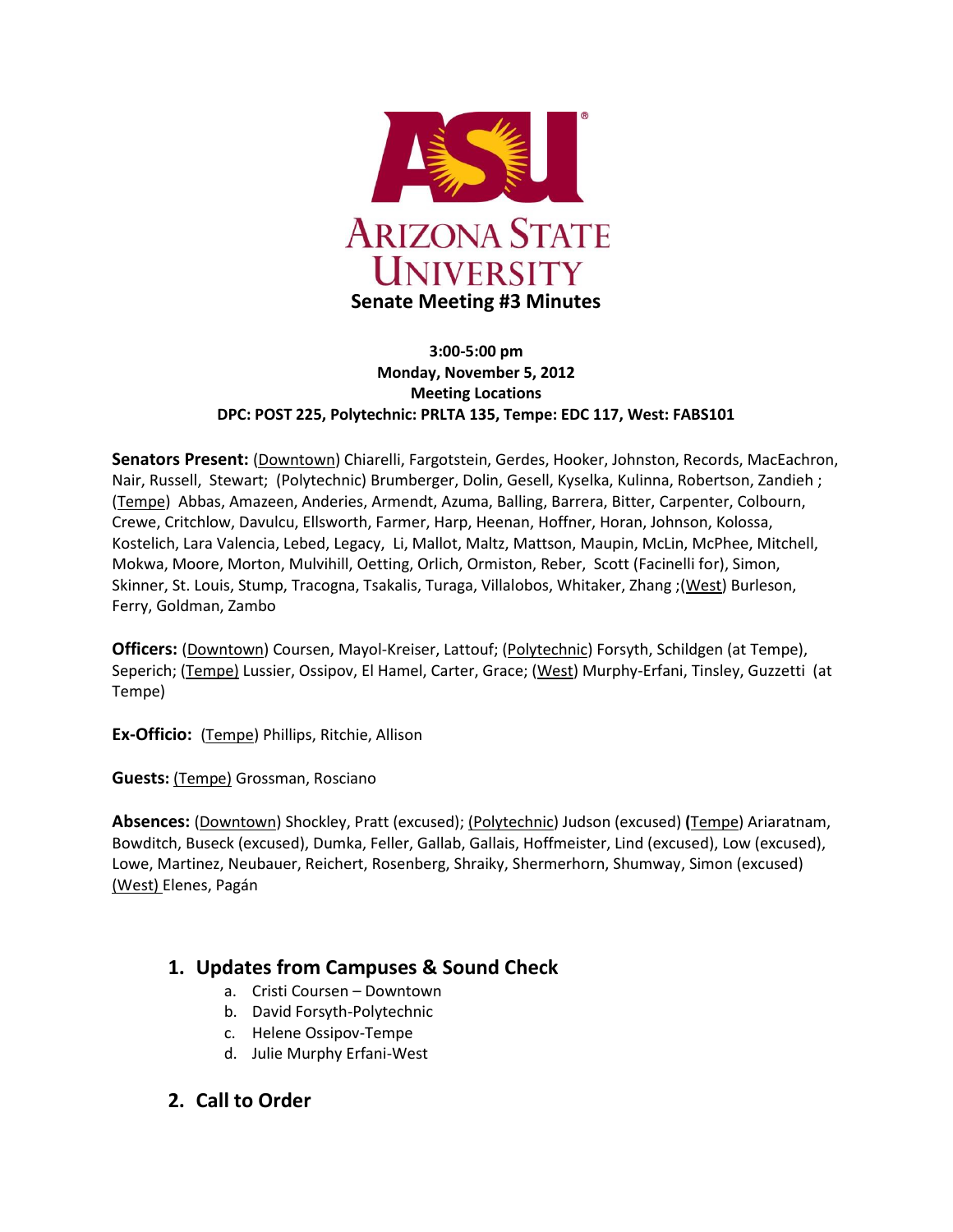a. Total Attendance by Clicker – 72 members were present

Dr. Lussier announced that Senate Motion 125 would be discussed at the December meeting as Gordon Wishon could not be present at today due to a death in his family.

# **3. United Way Campaign** (Patty Rosciano)

Ms. Rosciano serves as the ASU United Way Campaign coordinator. She thanked everyone who has continued their giving plan with United Way this fall, and also thanks to all the new pledges we have gained during this campaign. It was announced that if you have not yet given to the United Way and would like to donate, there is still time remaining until the campaign closes.

# **4. Report from the Faculty Athletic Representative** (Gary Grossman)

Gary Grossman gave a presentation discussing scandals in NCAA athletics and provided a synopsis of the measures being taken to reduce the likelihood of this occurring at ASU. The scandals report may be viewed by going to the documents section of the University Senate webpage or by [clicking here.](http://usenate.asu.edu/files/Scandals_Intercollegiate_Athletics_Grossman_11-5-2012.pdf)

## **5. UAC Report (**Mark Lussier)

Mark Lussier reported that faculty senate leaders recently attended the Coalition of PAC-12 Faculties meeting held at the University of Utah. ASU will be hosting the PAC-12 Faculty Coalition meeting this spring. Special thanks were given to those individuals who provided information to aid in improving the ASU downtown bookstore operations. A welcome was given to new campus leadership members: Barbara Guzzetti, president-elect of the Tempe campus and George Seperich, past president of the Polytechnic campus.

### **6. Old Business:**

- a. **CAPC:** Consent agenda motions including new course proposals found in Appendix A of the agenda.
- Senate **[Motion 2013-7](http://usenate.asu.edu/node/4433)** Request from the College of Liberal Arts and Sciences School of International Letters & Cultures – for the establishment of graduate degree program – Ph.D. in International Letters and Cultures
- Senate **[Motion 2013-8](http://usenate.asu.edu/node/4434)** Request from Barrett, The Honors College for the disestablishment of an undergraduate certificate – Philosophy, Politics and Law
- Senate **[Motion 2013-9](http://usenate.asu.edu/node/4435)** Request from the College of Public Programs School of Public Affairs for the establishment of a graduate certificate in Participatory Governance

**Final Votes Recorded: 73=Yes 1=No 1=Abstain Senate Motions 2013/7-9 and all new course proposals were approved**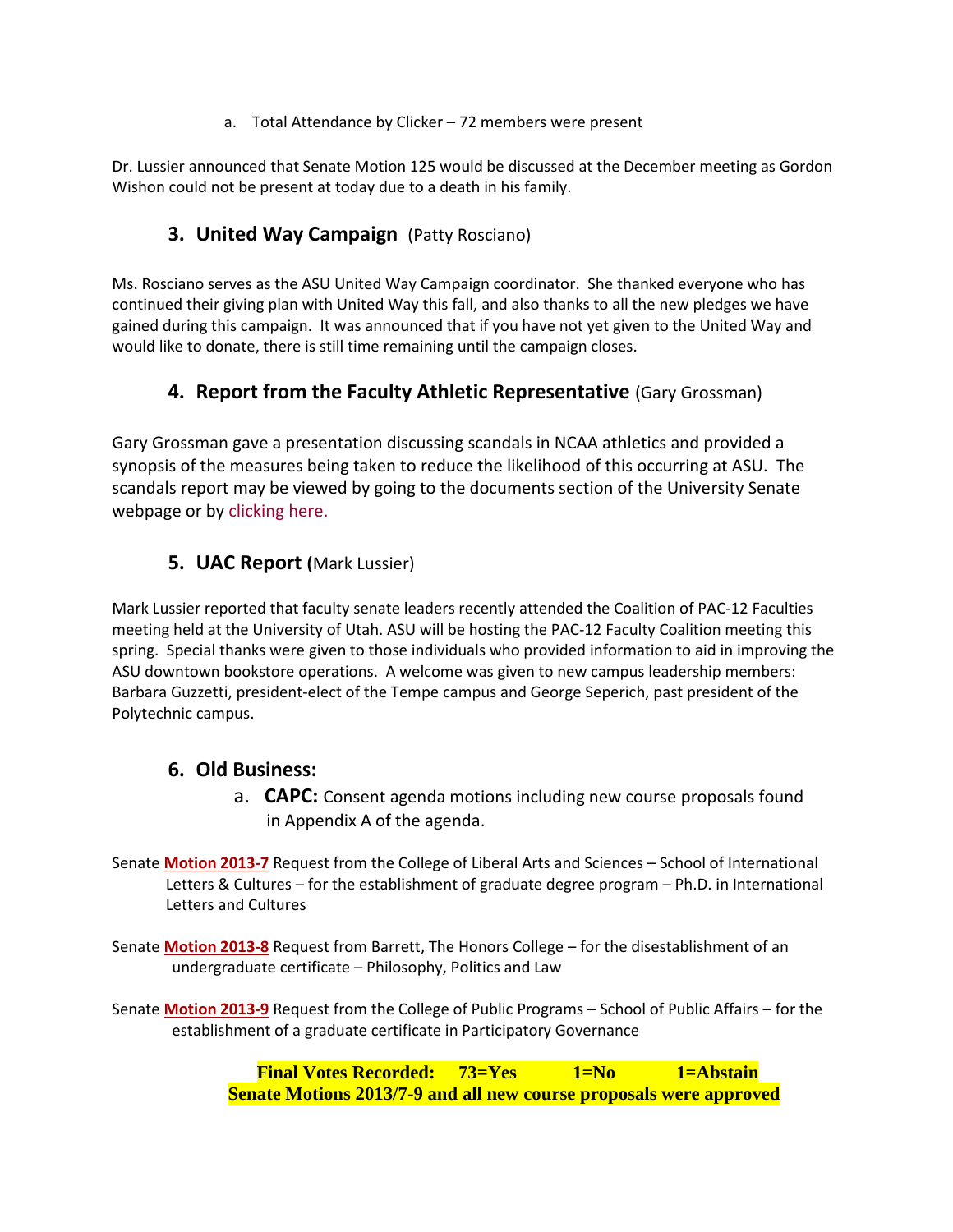#### **7. New Business**

- Senate **[Motion 2013-10](http://usenate.asu.edu/node/4439)** Request from the Walter Cronkite School of Journalism and Mass Communication for the establishment of an undergraduate degree-BA in Mass Communication and Media Studies
- Senate **[Motion 2013-11](http://usenate.asu.edu/node/4440)** Request from the College of Health Solutions for the establishment of the School of the Science of Health Care Delivery
- Senate **[Motion 2013-12](http://usenate.asu.edu/node/4441)** Request from the New College of Interdisciplinary Arts and Sciences School of Mathematical and Natural Sciences - for the establishment of an undergraduate degree – BS in Forensics
- Senate **[Motion 2013-13](http://usenate.asu.edu/node/4442)** Request from the College of Health Solutions School of the Science of Health Care Delivery – for the establishment of a graduate degree – MS in the Science of Health Care **Delivery**
- Senate **[Motion 2013-14](http://usenate.asu.edu/node/4443)** Request from the School of Sustainability for the establishment of a graduate certificate – Complex Adaptive Systems Science
- Senate **[Motion 2013-15](http://usenate.asu.edu/node/4444)** Request from the Graduate College for the establishment of a graduate certificate – Responsible Innovation in Science, Engineering and Society
- Senate **[Motion 2013-16](http://usenate.asu.edu/node/4445)** Request from the W.P. Carey School of Business- Office of the Dean for the establishment of a graduate degree -MS in Business Analytics
- Senate **[Motion 2013-17](http://usenate.asu.edu/node/4446)** Request from the School of Letters and Sciences College of Technology and Innovation – for the reorganization of an academic unit – Department of Applied Science and **Mathematics**
- Senate **[Motion 2013-18](http://usenate.asu.edu/node/4447)** Request from the Mary Lou Fulton Teachers College Division of Teacher Preparation – for the establishment of an undergraduate certificate – Secondary Education
- Senate **[Motion 2013-19](http://usenate.asu.edu/node/4448)** Request from the College of Liberal Arts and Sciences Department of Physics – for the establishment of an undergraduate degree program – BS in Biophysics
- Senate **[Motion 2013-20](http://usenate.asu.edu/node/4449)** Request from the Mary Lou Fulton Teachers College Division of Teacher Preparation – for the establishment of an undergraduate certificate – Games and Impact
- Senate **[Motion 2013-21](http://usenate.asu.edu/node/4450)** Request from the W.P. Carey School of Business Department of Management – for the establishment of an undergraduate degree program – BS in Business Entrepreneurship
- Senate **[Motion 2013-22](http://usenate.asu.edu/node/4453)** Request from the W.P. Carey School of Business Department of Marketing – for the establishment of an undergraduate certificate – Sports Business

Senate **[Motion 2013-23](http://usenate.asu.edu/node/4454)** Request from the W.P. Carey School of Business – Department of Management